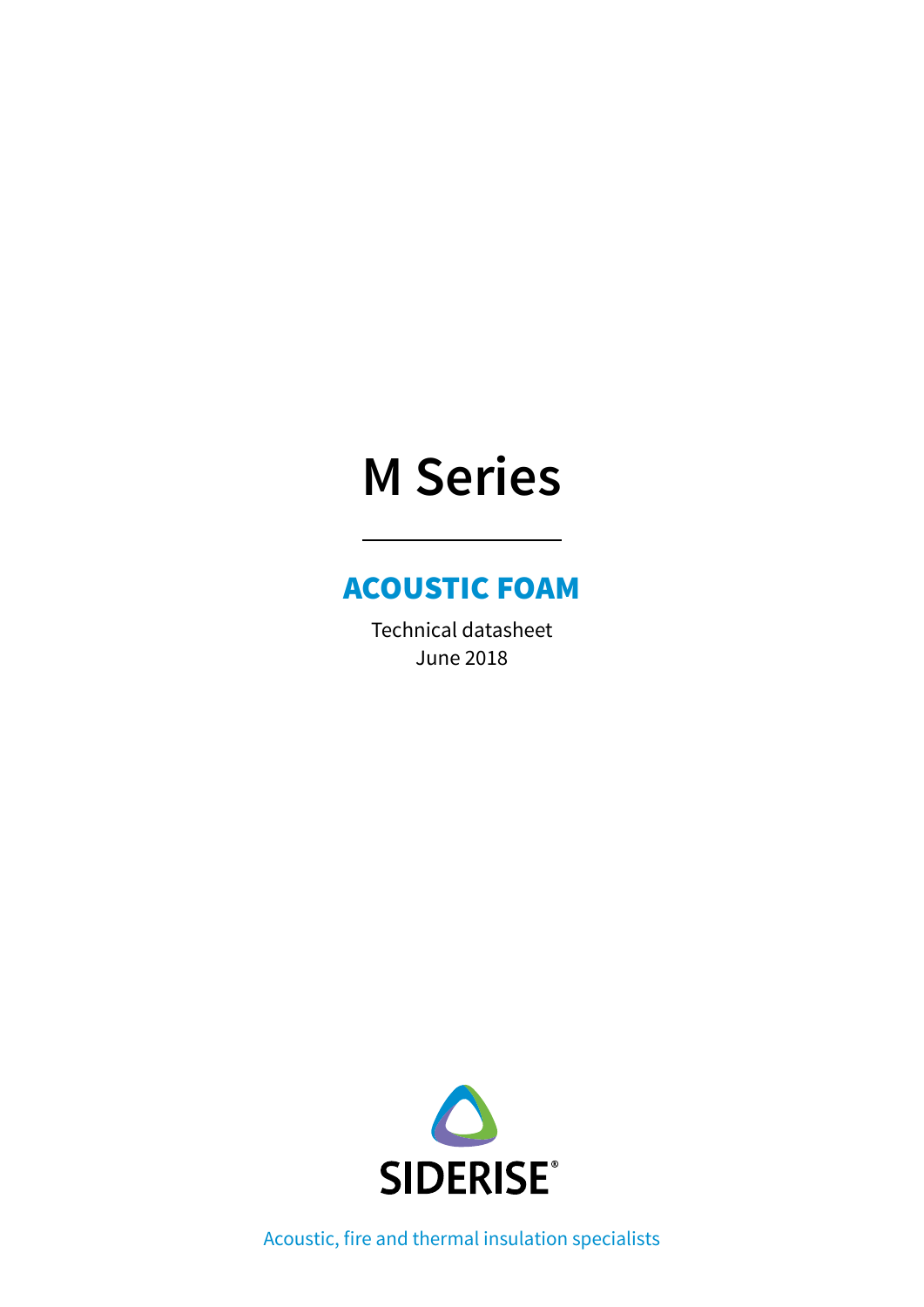## SIDERISE® 'M' SERIES ACOUSTIC FOAM

A flexible and fire resistive light-weight melamine acoustic foam, offering excellent thermal and sound absorption qualities, that can be used in a wide variety of applications.

| <b>Application</b>         | SIDERISE® 'M' series acoustic foam is flexible light-weight melamine foam with a fine open cell structure<br>offering excellent sound absorbing qualities. Additional benefits offered by the product include: Fire<br>resistant (Class 'O' to Building Regulations), excellent thermal insulation properties and an elevated<br>operating temperature. |
|----------------------------|---------------------------------------------------------------------------------------------------------------------------------------------------------------------------------------------------------------------------------------------------------------------------------------------------------------------------------------------------------|
|                            | The product is used in many varied applications and industries including construction, marine,<br>automotive, HVAC and OEM.                                                                                                                                                                                                                             |
|                            | Some applications use the product as a component sound absorbing or resilient spacing layer within a<br>bespoke composite material.                                                                                                                                                                                                                     |
|                            | Common applications include: internal lining of ductwork and ventilation equipment, spatial absorbers,<br>ceiling tiles, absorber panel infills, absorption linings in marine craft, automotive vehicles, generators,<br>compressors, process plant and electrical equipment.                                                                           |
| <b>Benefits</b>            | • Class '0' fire rated<br>• Light-weight<br>• Excellent sound absorption<br>• Excellent thermal conductivity<br>• Can be supplied as a composite solution                                                                                                                                                                                               |
| <b>Product description</b> | SIDERISE® 'M' series acoustic foam is available with a pressure-sensitive adhesive backing film to simplify<br>installation. Optionally, the product can be supplied with an extensive range of facing materials or spray<br>applied surface coatings.                                                                                                  |
|                            | The material can be supplied in composite form in combination with lead foils, polymeric barriers and<br>damping sheets.                                                                                                                                                                                                                                |
|                            | An in-house cutting service is available for supply to final sizes/shapes using a variety of processing<br>techniques including die-cutting and CNC cutting.                                                                                                                                                                                            |
|                            | A full 'kitting' and packing service is available for OEM supply.                                                                                                                                                                                                                                                                                       |
| <b>Installation</b>        | The material is normally adhered to the background surface using a separate adhesive or by means of<br>the optional pressure-sensitive adhesive backing (contact our technical team for a specification sheet<br>on pressure-sensitive adhesive films for properties and limitations).                                                                  |
|                            | Additionally the product can be mechanically fixed (using large headed fixings or spreader washers).<br>Our insulation support pins and non-return washers represent a suitable fixing.                                                                                                                                                                 |
|                            | Please contact our technical team for advice on suitable adhesives and mechanical fixings.                                                                                                                                                                                                                                                              |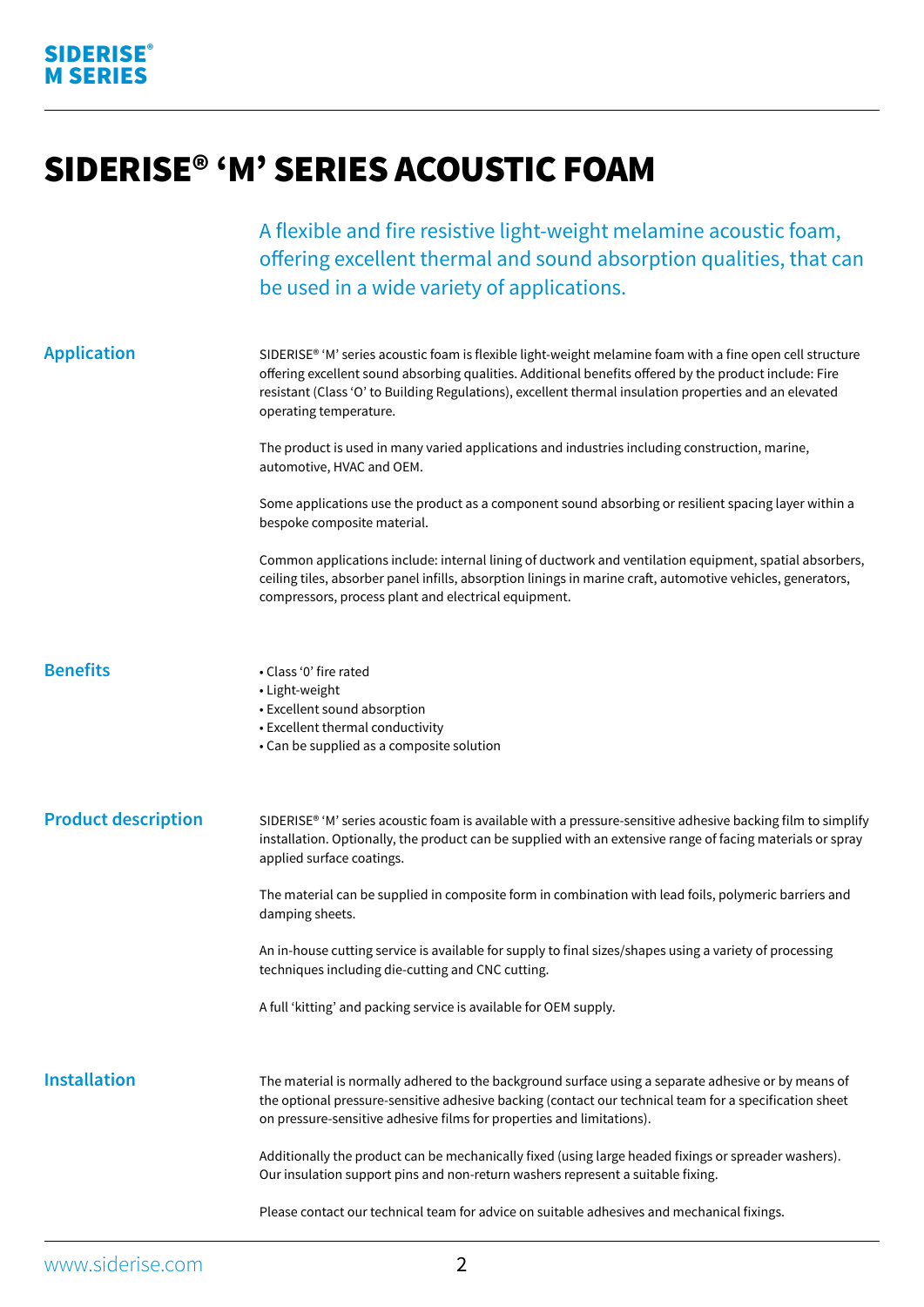**M SERIES** ACOUSTIC FOAM

**DATASHEET**  VERSION 1 JUNE 2018

#### **Acoustic Performance**

| <b>Thickness</b><br>(mm) | <b>Sound Absorption Coefficients</b> |       |       |      |      |      |  |
|--------------------------|--------------------------------------|-------|-------|------|------|------|--|
|                          | 100Hz                                | 250Hz | 500Hz | 1kHz | 2kHz | 4kHz |  |
| 10                       | 0.05                                 | 0.10  | 0.25  | 0.50 | 0.65 | 0.75 |  |
| 25                       | 0.10                                 | 0.20  | 0.50  | 0.80 | 0.85 | 0.95 |  |
| 50                       | 0.15                                 | 0.50  | 0.90  | 1.05 | 1.10 | 1.05 |  |

#### **Fire Performance**

| <b>Building Regulations (Approved Document B)</b> | 25mm             | Class <sub>0</sub> |
|---------------------------------------------------|------------------|--------------------|
| National Class (to BS 476 Part 6 and 7)           | 50 <sub>mm</sub> | Class 1            |
| <b>Building Regulations (Approved Document B)</b> | $5-20$ mm        | Class B            |
| European Class (to EN 13501-1)                    | 21-200mm         | Class C            |
| <b>UL 94</b>                                      |                  | $V-0$              |
|                                                   |                  | $HF-1$             |
| <b>FMVSS 302</b>                                  |                  | Compliant          |
|                                                   |                  | (0mm/min)          |
| DIN 4102-1                                        |                  | <b>B1</b>          |
| NF P 92-507                                       |                  | M <sub>1</sub>     |

#### **Technical specification**

| Form supplied<br>(mm)                                      | Standard sheet size: 2500 x 1250<br>Other forms: Linear 3D sections and die-cut parts                                   |                   |                      |
|------------------------------------------------------------|-------------------------------------------------------------------------------------------------------------------------|-------------------|----------------------|
| <b>Standard thickness</b><br>(mm)                          | 6, 10, 12, 15, 20, 25, 35, 40, 45, 50, 75, 100<br>(can be slit from block to any thickness, 3mm to max block thickness) |                   |                      |
| Colour                                                     | Light grey melamine resin                                                                                               |                   |                      |
| <b>Maximum application</b><br>temp (ISO 3386-1<br>defined) | 1,000h: 220°C<br>5,000h: 200°C<br>20,000h: 180°C                                                                        |                   |                      |
| Property                                                   | <b>Standard</b>                                                                                                         | Units             | Value                |
| Density                                                    | <b>EN ISO 845</b>                                                                                                       | kg/m <sup>3</sup> | $9.0 \pm 1.5$        |
| <b>Compressive Strength</b>                                | EN ISO 3386-1                                                                                                           | kPa               | >9                   |
| <b>Tensile Strength</b>                                    | <b>ISO 1798</b>                                                                                                         | kPa               | >130                 |
| <b>Elongation at break</b>                                 | <b>ISO 1798</b>                                                                                                         | $\frac{0}{0}$     | >21                  |
| <b>Thermal conductivity</b>                                | EN 12667                                                                                                                | W/mK              | $0.035(10^{\circ}C)$ |
| <b>Thermal resistance</b>                                  | EN ISO 2440 (defined by EN ISO 3386-1)                                                                                  | °C                | 240                  |